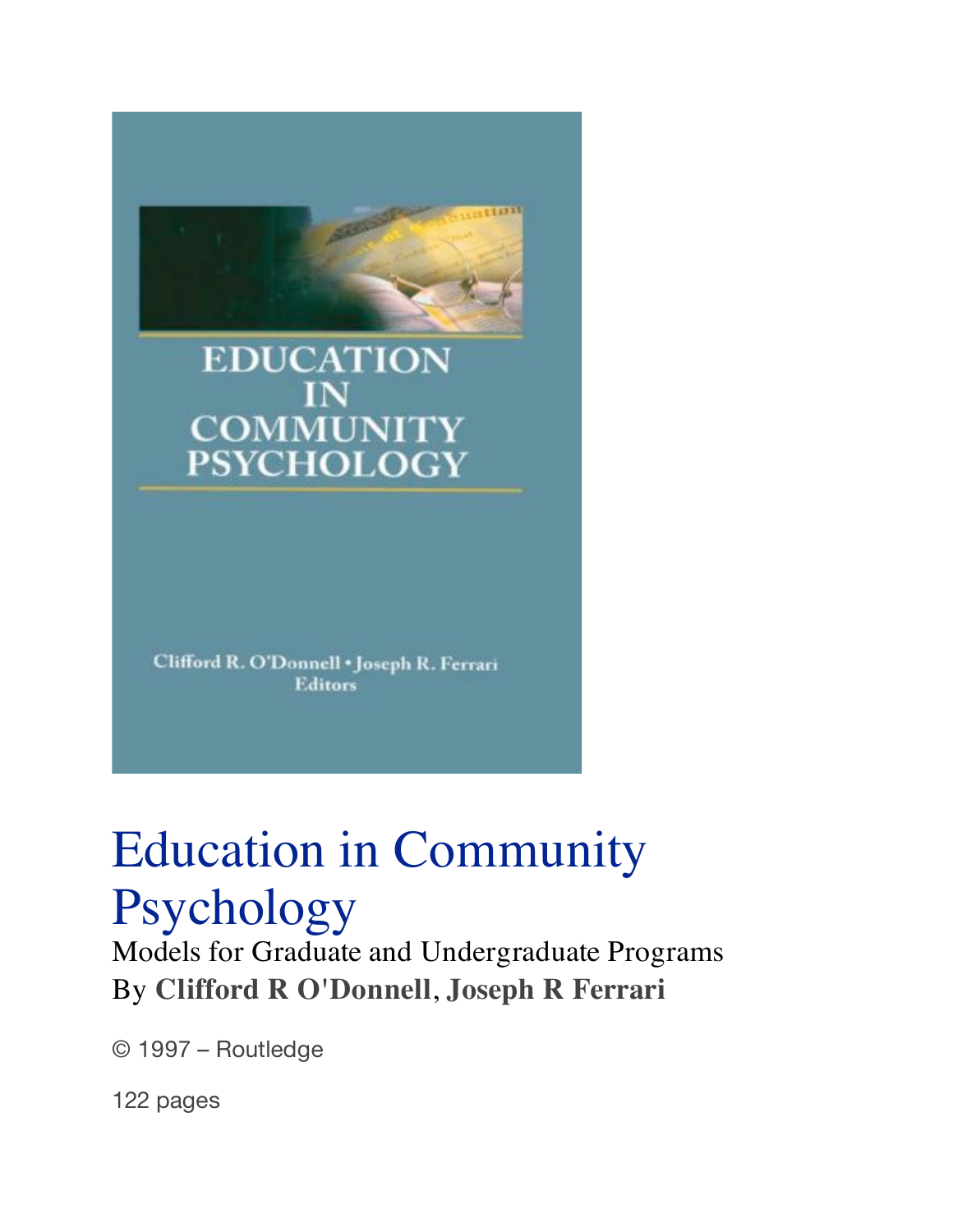## About the Book

A useful guide on education in the field of community research and action, Education in Community Psychology explores curriculum issues regarding coursework, field training, the status of research, and the need for promoting a multidisciplinary perspective. For your easy reference, it gives you a thorough overview of the kinds of undergraduate and graduate courses available and of freestanding and interdisciplinary graduate programs in both North America and New Zealand. For your convenience, it also covers the types of knowledge and skills taught in these courses and programs, the professional roles open to community graduates, how programs can work with community organizations, and the steps and issues you should consider when planning a community psychology course or program.

From this book's helpful pages, you will discover why interdisciplinary programs hold the most promise for innovation in graduate education, as well as the greatest potential for developing community research and action into an interdisciplinary field. If you are interested in setting up a program that helps students develop a 'systems perspective' in the way they approach problems and issues in the community, Education in Community Psychology will help you get started. To this end, you learn about:

the issues and strategies in teaching community psychology to your students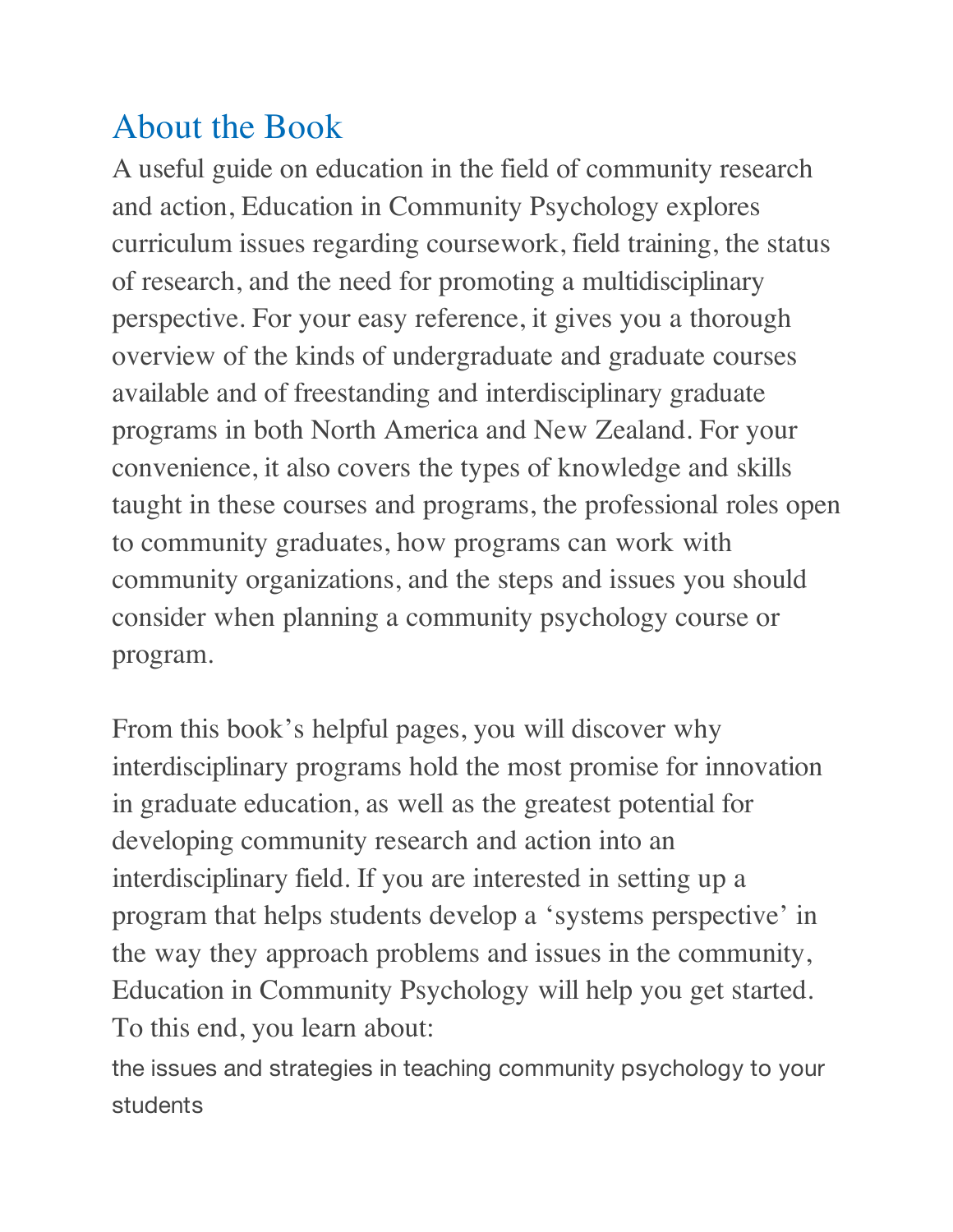practical steps for developing your program how to secure viable field placements for your students how your community psychology program can train psychologists in nontraditional roles suited to address human and social problems the ecology of masters' programs selecting required readings trends in interdisciplinary training using social functions that include faculty, students, and community agencies to develop collaborative working relationships the change in APA guidelines

Education in Community Psychology provides community psychology professors and graduate students, psychology undergraduates intending to go to graduate school, and educators in human development and social work with a practical overview of the field of community research and action, its values, ethics, theories, and methods. With its sample course outlines, recommendations for faculty planning, and insights on how to develop community psychology programs, you will be able to extend your skills beyond the classroom and into the community, where it counts.

## Table of Contents

Contents Graduate Programs and Undergraduate Courses in Community Research and Action

Undergraduate Courses in Community Psychology: Issues,